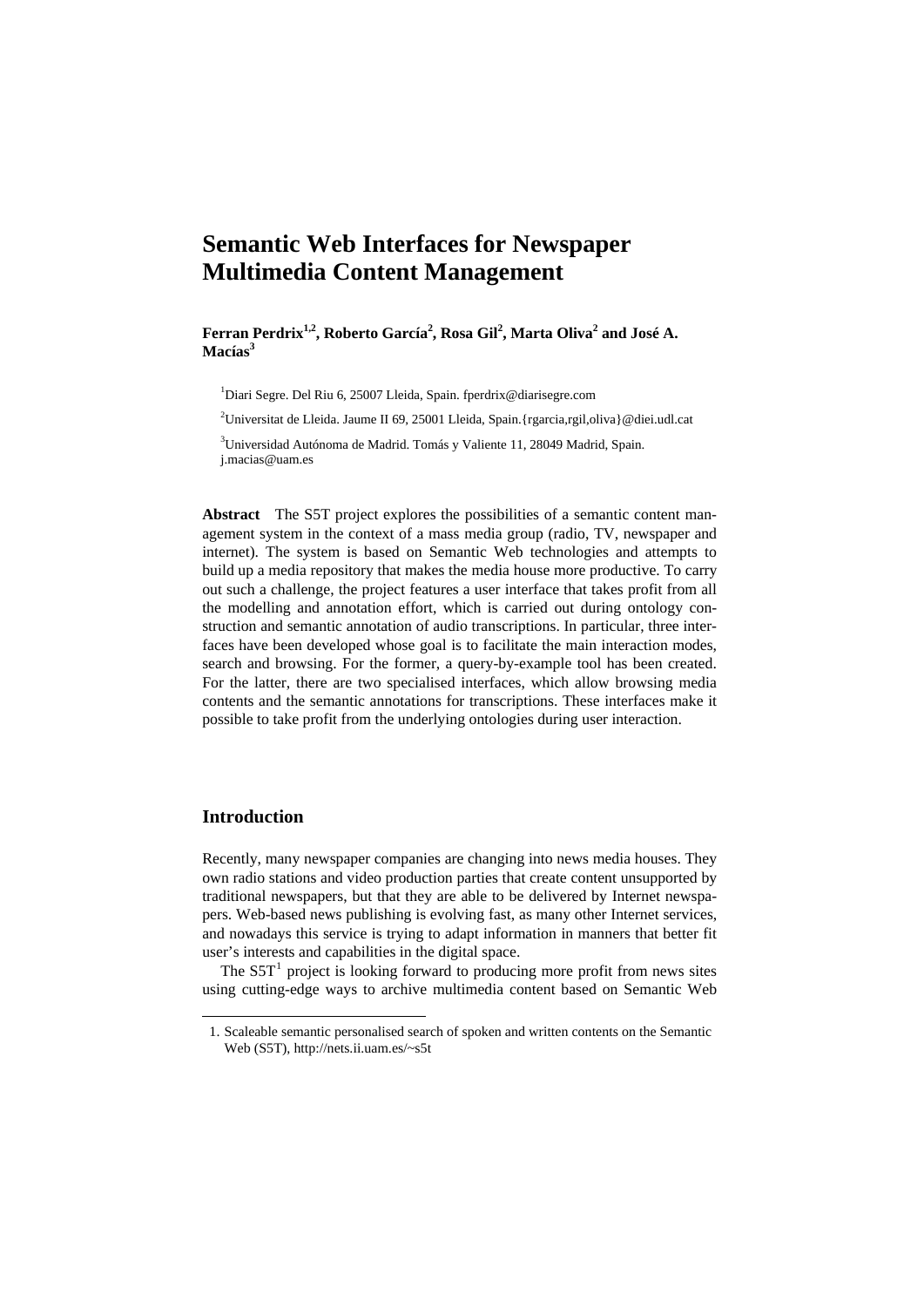technologies and human speech recognition. Previously, the Neptuno project (Castells et al, 2006) handled semantically enriched textual news and explored new capabilities in terms of information retrieval and content browsing. Now, in S5T, the objective is to expand this benefits to audio and audiovisual content in order to integrate the many kinds of multimedia content that are managed in a media house, such as radio or TV news.

In order to reuse existing semantic annotation tools and expand their benefits to audiovisual content, the approach followed in the S5T project is to transcribe the human speech present in the audio of radio and TV news. Once speech is recognized and transcribed as text, it is possible to annotate it reusing many of the tools in place for textual content.

Users exploit the new capabilities that the semantic web technologies provide while they search and browse the news repository in a transparent way. In order to accomplish this in a usable and accessible way, specialized user interfaces are required. Consequently, the aims of the S5T project range from aspects concerning content creation, indexation based on human speech and search to multimedia content visualization, assisted query authoring and browsing.

## *A use case*

 $SEGRE<sup>2</sup>$  is a mass multimedia company that owns one TV channel, two radio stations, one newspaper and a web portal. SEGRE produces every day 64 newspapers pages, 8 hours of self-produced TV content, 24 hours of direct Radio emission and updates the web portal every day. Nowadays, contents are archived separately by media channel: TV, Radio, Internet and newspaper. Identifying relationships among contents from different repositories is a cumbersome task, and the effort needed to manually integrate all these contents is not justifiable in terms of costbenefit scale. Consequently, SEGRE is a good use case to test the improvements proposed in this project. SEGRE has a lot of content in several media: audio, video, text, etc. and can provide audience for the two groups of interest related to this project: journalists and end-users.

## **Architecture**

 $\overline{a}$ 

The S5T project is based on domain conceptual models formalized using ontologies as it is shown on the left side of Fig. 1. Ontologies are used to annotate the digital contents managed by the system. In order to do this, a pre-processing task is carried out with the aim of recognizing text from the audio part of audiovisual content. During the transcription, keywords are also detected and related to the ontology concepts using lexicons like WordNet (Fellbaum, 1998).

 <sup>2.</sup> Diari Segre Media Group, http://www.diarisegre.com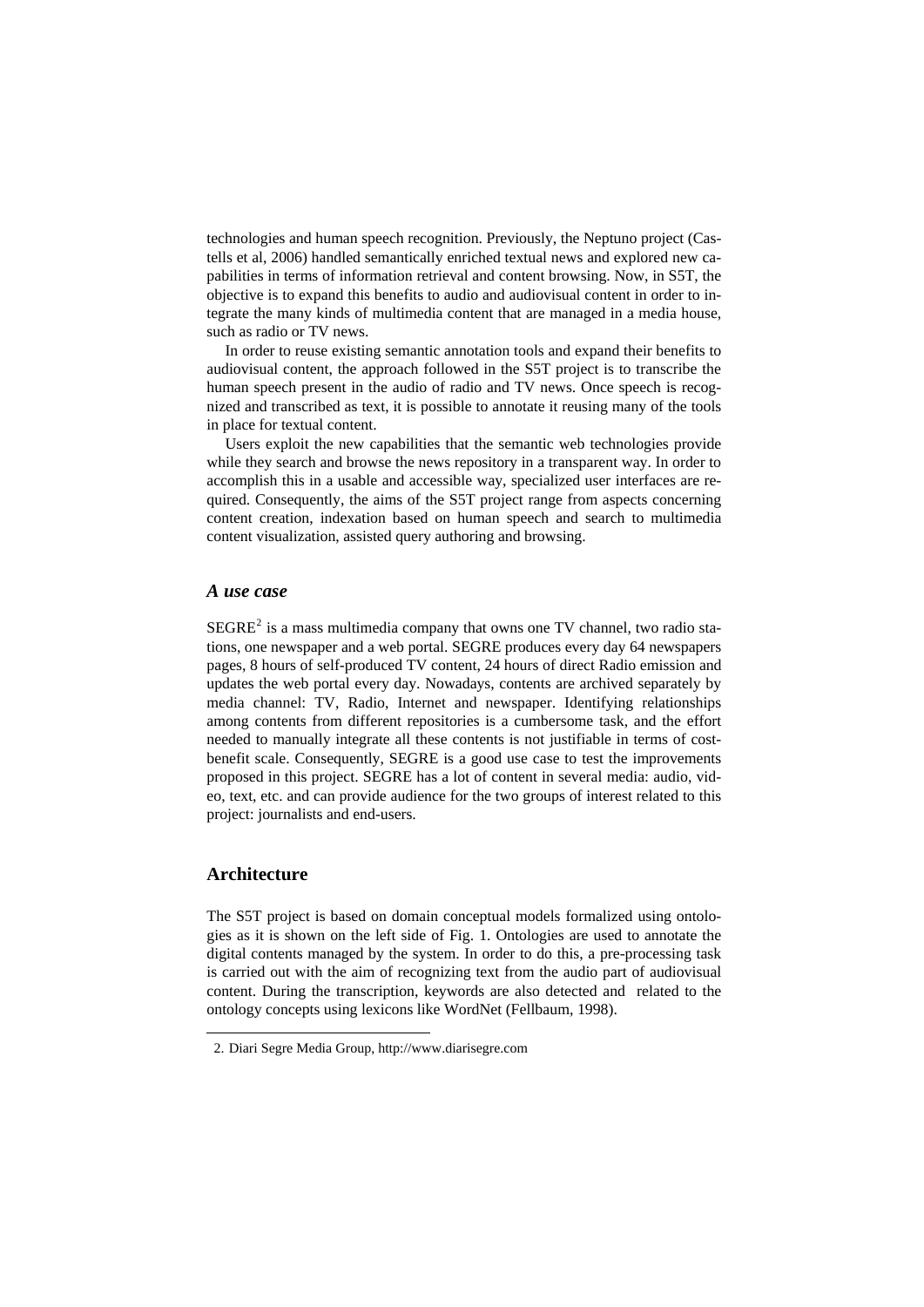

Fig. 1. System architecture

The transcription process makes it possible to integrate any kind of content with audio, and also to seamlessly integrate the annotation process with purely textual content. Then, semantic annotations make it possible to perform more accurate searches that take profit from the semantic relationship captured by the domain ontologies at place. There are more details about the transcription, ontology development and semantic annotation processes in (Tejedor et al., 2007).

However, in this paper, the focus is placed on the left side of Fig. 1. The objective is to show how the underlying ontologies can be used in the user interface in order to provide a richer experience while maintaining its complexity low and avoiding usability looses. Otherwise, the lack of a user interface that takes profit from the domain knowledge as the users interact might make many of potential benefits unreachable as long users do not pose the semantic query in the right way.

#### **Human-Semantic Web Interaction**

One of the Human-Computer Interaction's great challenges has always been to change the way computer science was originally conceived, shifting from the primitive computer-centered conception to a brand new user-centered paradigm (Shneiderman, 2003). For instance, though the Semantic Web has been accepted as one of the most promising approaches to data integration and intelligent information processing, this cutting-edge technology is still out of the scope for most of end-users. This is because users find it very difficult to learn and use applications based on Semantic Web technologies (Shadbolt, Berners-Lee & Hall, 2006).

The core of these applications is perfectly functional and the main lack might be in their scalability. However, there is a clear lack of user interface tools and pa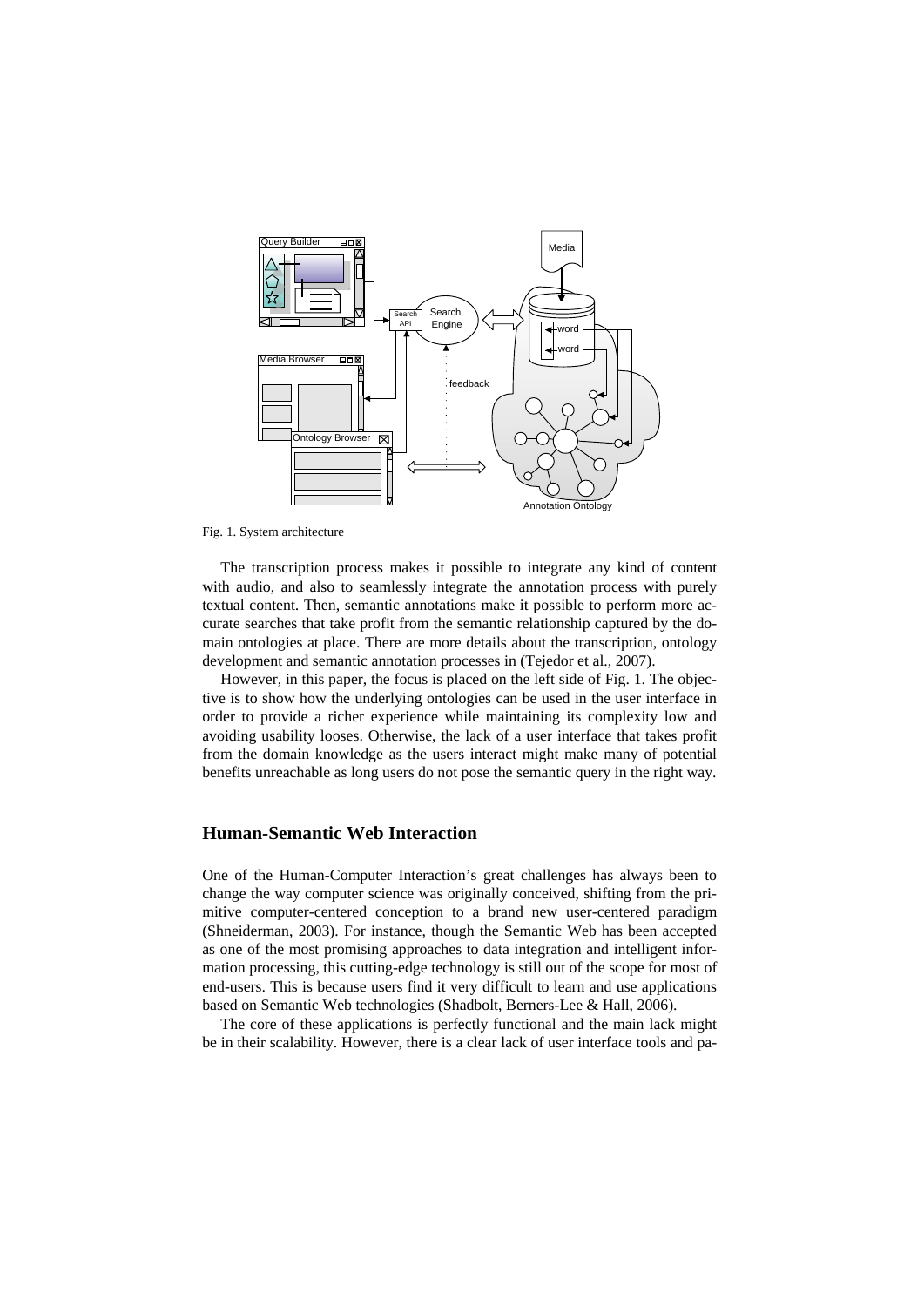radigms that facilitate, in a simple and usable way, to search and browse semantic metadata and the underlying web ontologies. Therefore, the Semantic Web can be considered usable just for skilled users, and even they find great difficulties as well (Heath et al., 2006). In the S5T research project, we have adopted a User Centered Design approach that promotes putting the user in the centre of the development process and tries to minimize their cognitive charge when interacting with ontologies and Semantic Web metadata.

First, we have focused our efforts on detecting the main user tasks when interacting with a multimedia repository and the underlying metadata. The main tasks, and also the main interaction modes, are query and browse. For the former, we propose a high-level query-intended authoring tool in order for end-users to extract and manage information easily. The objective is that users can pose queries in a really easy way using a query by example methodology and a usable user interface. They do not need to be an ontology-expert or have a priori knowledge about how the domain is structured.

On the other hand, there are two tools intended for browsing media as well as the semantic metadata and ontologies used to annotate it. The browsing approach is based on a methodology that attempts to facilitate browsing graph-data structures, like the Semantic Web, in a usable way. This methodology is detailed in the "Browsing Interface" section, where two user interfaces build on top of it are also presented. The first one is intended for browsing media and the audio transcriptions. The other one is intended for browsing the semantic annotations about media and their transcriptions, both the metadata and also the underlying ontologies.

S5T users start a typical interaction with the system by constructing a query that will allow retrieving the content they are interested in. The user receives assistance from the query authoring tool that guides him through the query construction phase. This allows end users building advanced queries and to manage the available information to construct queries in an easy way. Once the query has been build and sent, the results are shown through the first navigation user interface, the one that presents audiovisual contents and is called the *Media Browser*. This interface shows the contents that have been selected by the query, their audio transcriptions and all the available editorial metadata (title, genre, type, etc.).

Audio transcriptions are enriched with links to the domain ontology for each of the detected keywords. These keywords are detected during the transcription process (Tejedor et al., 2007) and, when there is a corresponding concept in the domain ontology, a link is generated using a semantic annotation. The *Knowledge Browser*, the other browsing interface, allows users following this links and retrieving information about the concepts in the ontologies used for annotating content transcriptions. The whole knowledge structure can be browsed using this interface. For instance, a politics domain ontology for news about politics.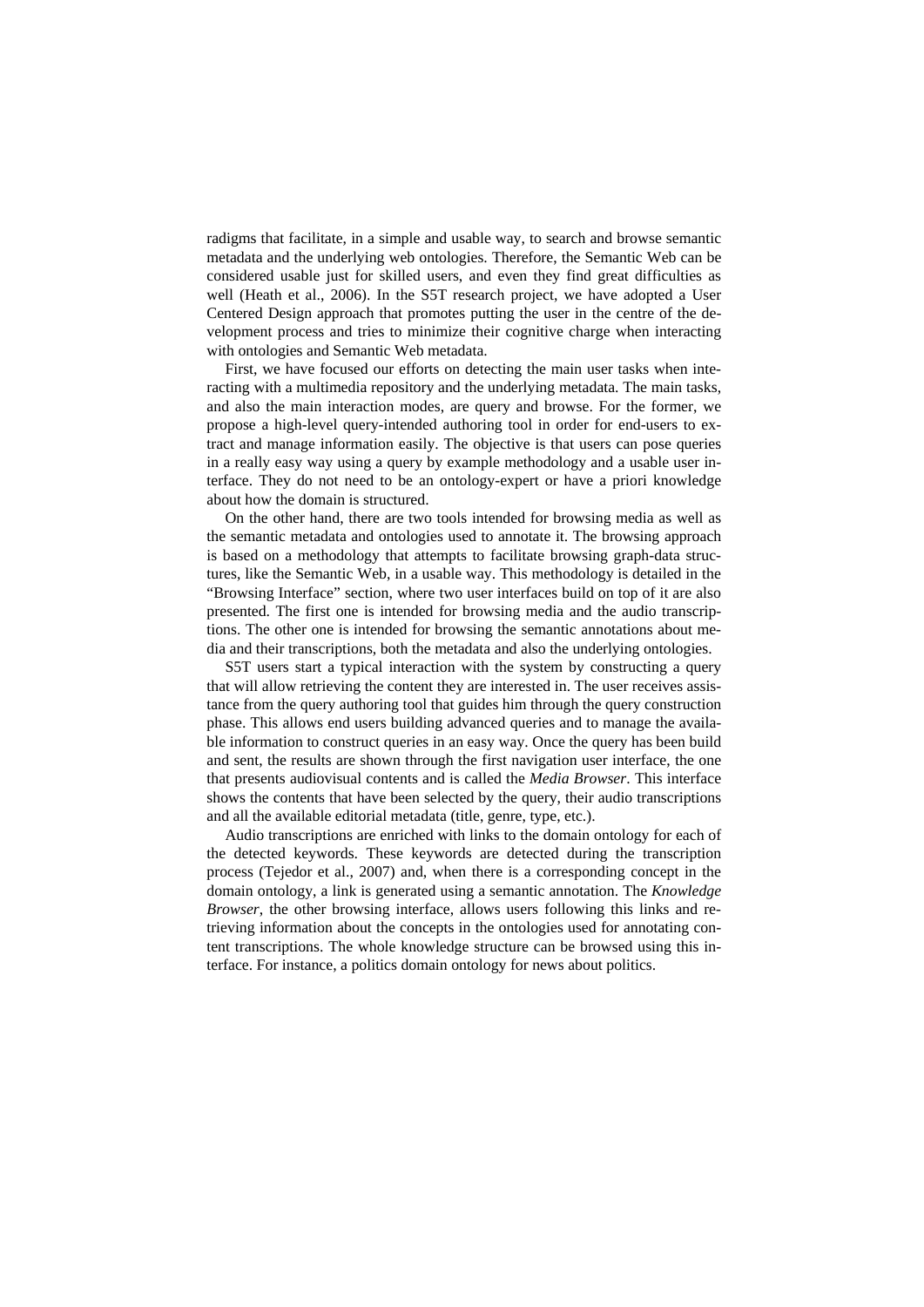## **Query Authoring Tool**

In order to reduce the gap between users and the semantic web, we provide endusers with the ability of querying and visualizing the existing knowledge available in our ontological media repository. To this end, we propose a low-abstractionlevel WYSIWYG authoring tool supporting end-user-intended inference and automatic customization of the retrieved information, see Fig. 2. In our tool, a user with no programming-in-query-language skills can freely manipulate high-level representations of knowledge obtained from previous queries or simply from scratch.



Fig. 2. Schema of the Query Authoring Tool

Continuously, the system analyses the user's interaction and the underlying interface-domain information, which is automatically updated and maintained by the system from one session to another. By using a simple visual language, the user carries out graphical queries that the system automatically transforms into a XML query-like language, in order to be processed by the underlying ontological engine. The data obtained from the query execution is processed later on to obtain appropriate feedback and update the visual information on the environment, in order for the end-user to compose far more expressive queries visually.

We based on cutting-edge End-User-Development techniques such as Programming by Example (Lieberman, 2001), which consists in automatically generalizing programmatic output from examples that the user provides to the system. From this point of view, our system can be regarded as a query-by-example tool, but featuring further improvements with respect to traditional approaches.

Queries can be applied to a great deal of data models. Originally, they appeared 30 years ago, mostly related to relational databases where the main concern was to retrieve the best information possible in the shortest time (Ozsoyoglu, 1993). Later on, query languages evolved from programmatic to other semantic notations, where the main concern was to help users compose queries easily, finally using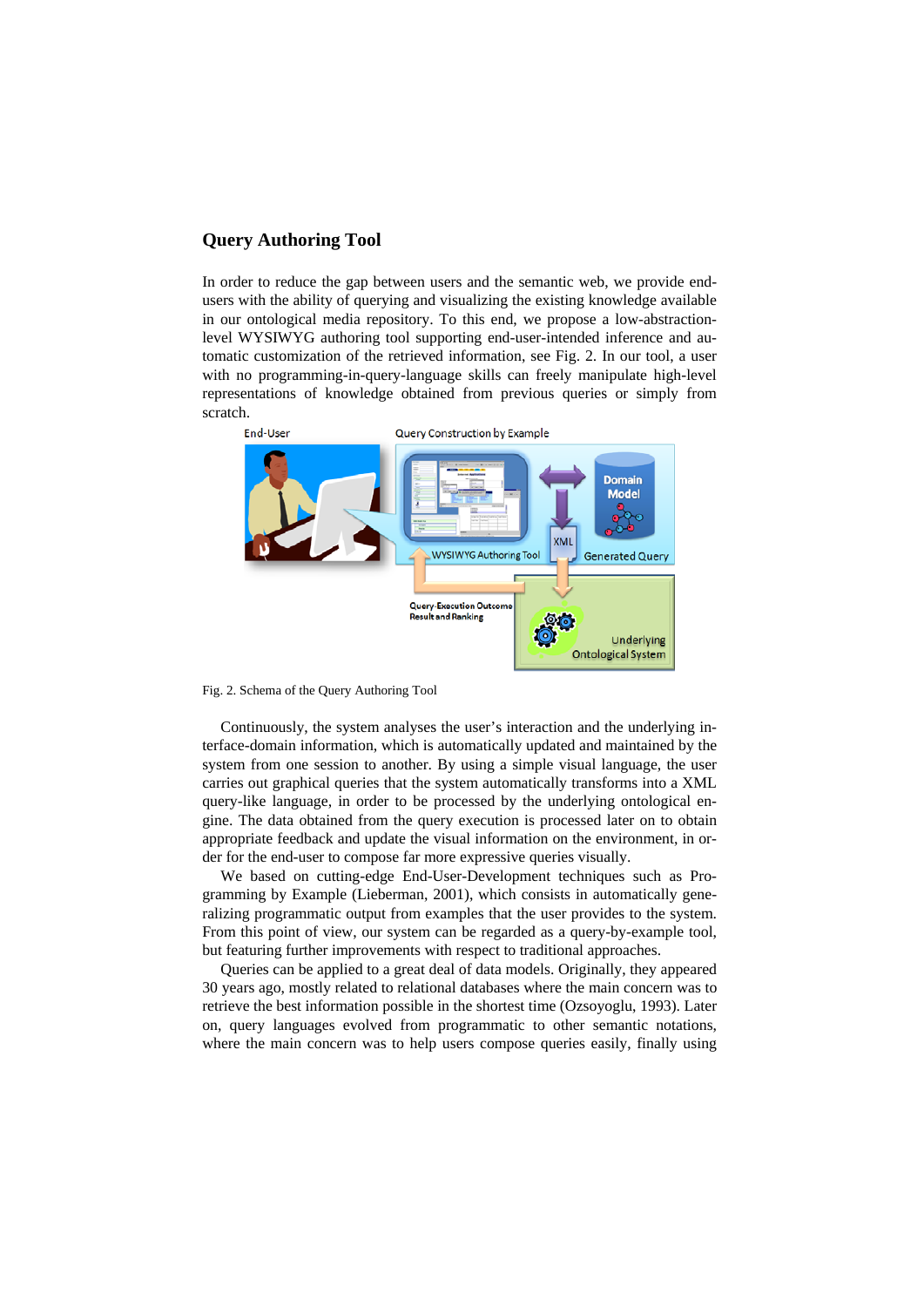authoring environments such as Microsoft Query-By-Example, which is based on a previous query-by-example notation developed by IBM (Zloff, 1977). Additionally, other existing notation languages are based on the object-oriented paradigm such as ConQuer (Bloesch & Halpin, 1996) and GOQL (Keramopoulos et al., 1997), improving the expressiveness in information specification and retrieval with respect to the traditional relational model.

In our query-by-example tool, we leverage the semantic restrictions of previous models by using ontologies, which have proved to be rather flexible and expressive than other (object and relational) approaches. Our Programming by Example techniques allow for inferring user intents in real interaction with domain objects at the visual level, with the aim of both visualizing and extracting information easily (Macías & Castells, 2008).

In our environment, queries are composed by example when using the feedback provided by the underlying ontological system. This provides extra semantic information to reason about and assist users further while building queries. In a nutshell, the idea behind this is to get a real trade-off between expressiveness and easy-of-use by considering ontologies and semantic meta-information at the interface level and decreasing complexity in interacting with non-skilled.

#### **Browsing Interface**

In the Web, the basic interaction paradigm is browsing, which is based on the successive visualization of Web pages by following the links that connect them. Pages and links are the main building blocks upon which the interaction is built. Web pages are intended for human users consumption and methodologies to make the whole process usable and accessible are web established.

However, this browsing paradigm, and the principles to make the whole thing usable and accessible, cannot be directly applied to the Semantic Web. It is based on a different model, which is not based on pages and links. In the Semantic Web the fundamental block is the triple, composed by <subject, predicate, object>. This choice makes it clear that the Semantic Web was thought on different basis than the "classical" Web.

Triples are combined in order to build descriptions that try to capture the knowledge to be formalized. The combination of many triples builds up a graph; the Semantic Web data. Although the resulting model is easier to process by computers, the consumers of Semantic Web metadata are, at the end, human users. Consequently, usable and accessible interaction mechanisms are also required.

First of all, the basic browsing paradigm should change because the Semantic Web makes it very difficult to base the navigation on documents. In other word, to present to the user all the triples in a document as it is done in the Web. There is not presentation information and, what is more important, the amount of information in a single document can be too large, more than thousands of triplets. More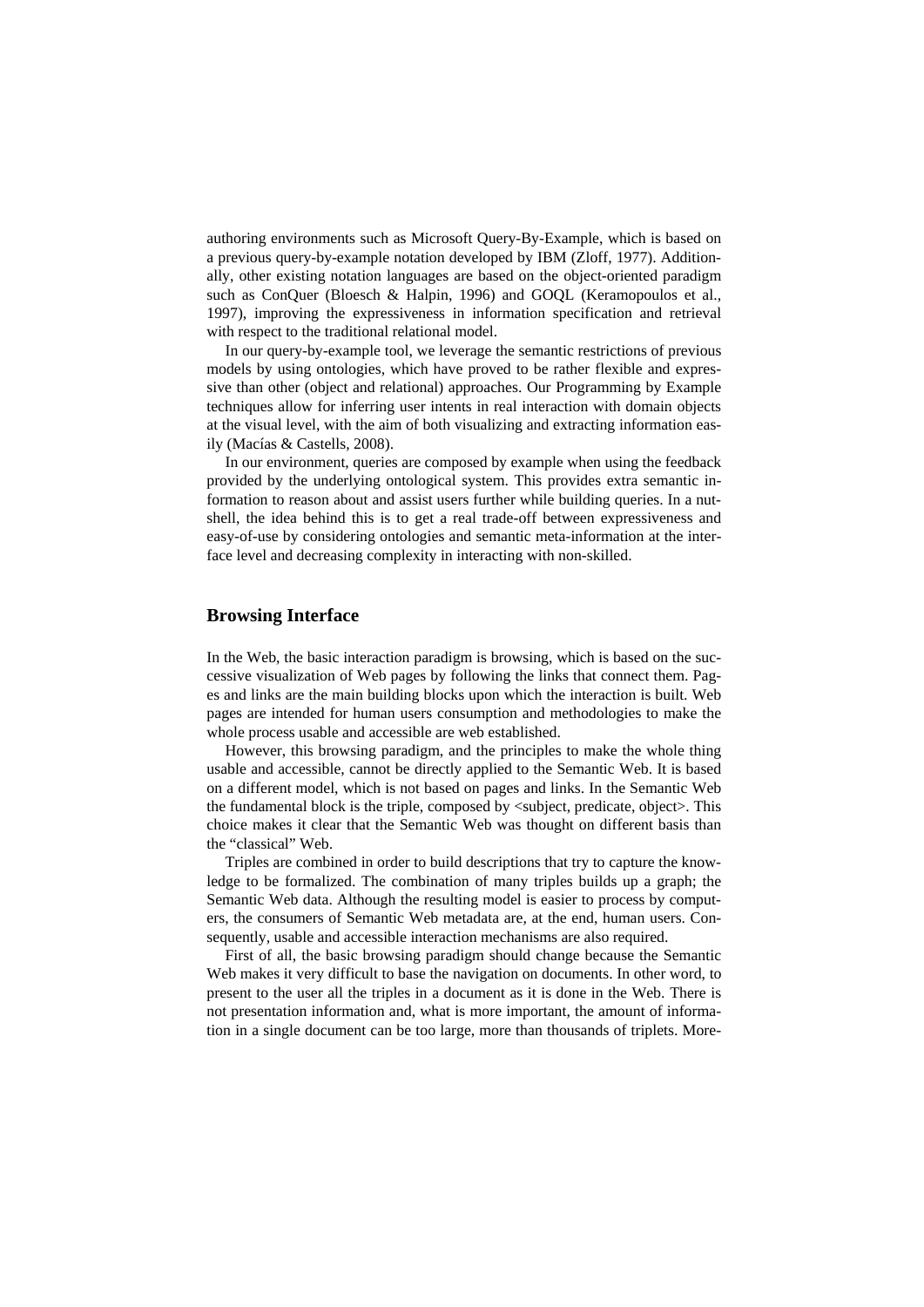over, the frontiers between documents are very fuzzy in the Semantic Web. Usually, many documents are combined in order to get coherent results as a unique graph. Thus, the problem here is where to put the limits when presenting semantic metadata to the user. In other words, how that piece is built and how new pieces are built and presented fulfilling user needs in order to build a browsing experience through the whole graph.

Semantic Web browsers like Tabulator (Berners-Lee et al., 2006) feature a more classical approach and show to the user all the triples from a Semantic Web document as an unfoldable tree. This approach embodies many usability problems because the tree grows rapidly and becomes difficult to manage. This is so because documents contain many triples and because each navigation step adds more triples from the new document to the current set.

Another approach is faceted browsing, like in /facet (Hildebrand et al., 2006). However, our preference is a simpler browsing mechanism that, though it might lack the guidance provided by facets, can deal better with heterogeneous information spaces. Moreover, it is not clear how systems like /facet deal with metadata structures that feature many anonymous resources, as it is the case for the semantic metadata managed in the S5T project.

In order to facilitate browsing, the S5T approach is based on the construction of graph fragments (García & Gil, 2006). Following this approach, it is possible to construct coherent fragment for a graph starting from any graph node that is not anonymous. For instance, for the metadata that describes a piece of content, the starting point is the node that represents it and that is the subject for all the triples that describe it. This node has an ID and consequently is not anonymous.

All the triples that start from this node are part of the fragment. To this set, all the triples that describe objects that are anonymous are also added. This happens for all nodes that are only identifiable in the context of the starting node. For instance, the for metadata describing a piece of content and the corresponding audio segment generated during the transcription process, the segments do not have an identifier and thus their descriptions will be included in the fragment describing the content item.

Consequently, all the triples that describe anonymous items are also in the fragment. This way, it is possible to construct coherent fragments that become the browsing steps. From a fragment, it is possible to follow the next browsing step starting from the triple objects that are not anonymous. The process continues iteratively and interactively, the metadata describing the selected identified node is retrieved and the fragment is built.

For instance, the user might want to get a description of the genre attribute. Therefore, he triggers a new browsing step, e.g. by clicking the genre URI, and the metadata describing it is retrieved from the IPTC News Codes Subjects Ontology<sup>3</sup> showing that the genre label is "politics" and some additional metadata about it.

 <sup>3</sup> http://rhizomik.net/ontologies/2006/01/NewsCodes-SubjectsOnto.owl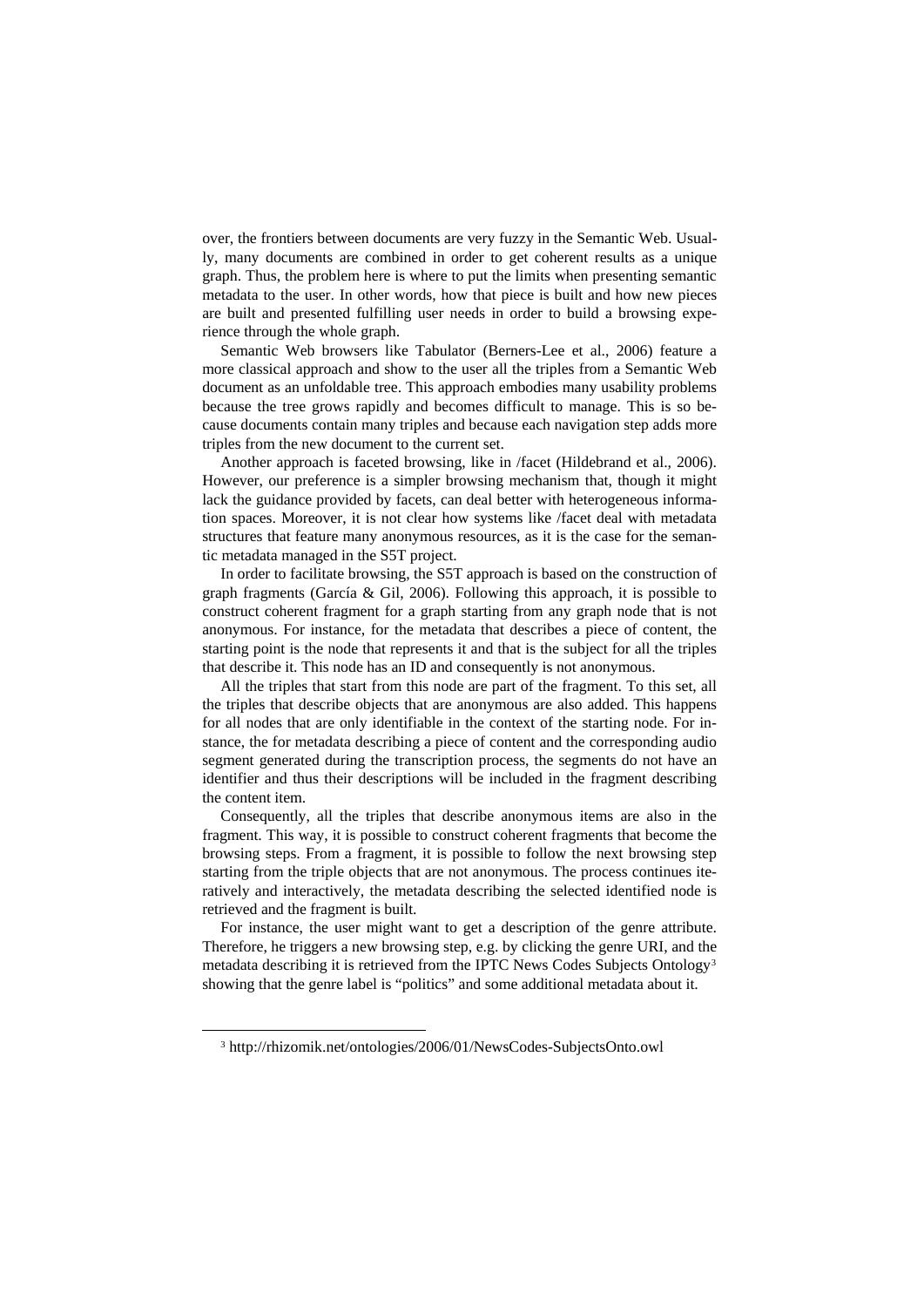Moreover, in order to make the results more usable, when they are rendered as interactive HTML the fragments are augmented with all the available labels and titles for all the appearing URIs. For instance, the left part of Fig. 3 shows the HTML rendering for some metadata fragments. As it can be observed, the URI for the genre value has been replaced by the label specified for its URI.

## *Media Browser*

Once the query is executed, results are shown by the *Media Browser*. This interface allows navigating through the multimedia pieces selected by the query and presents the available RDF metadata describing them. These descriptions are based on a generic rendering of RDF data as interactive HTML for increased usability (García & Gil, 2006). Fig. 3 shows a view of the Media Browser interface. On the left, there are the renderings for the metadata fragments describing the retrieved contents. On the right, there is a specialized audiovisual view that renders the content, audio and video, and allows interacting with it through a click-able version of the audio transcription.



**Fig. 3.** Media Browser presenting content metadata (left) and the annotated transcription (right)

Two kinds of interactions are possible from the transcription. First, it is possible to click on any word in the transcription that has been indexed in order to perform a keyword-based query for all content in the database where that keyword appears.

 Second, the transcription is enriched with links to the ontology used for semantic annotation. Each word in the transcription whose meaning is represented by an ontology concept is linked to a description of that concept, which is shown by the Knowledge Browser detailed in the next section. The whole interaction is performed through the user web browser using AJAX in order to improve the interactive capabilities of the interface.

For instance, the transcription includes the name of a politician that has been indexed and modeled in the ontology. Consequently, it can be clicked in order to get all the multimedia content where the name appears or, alternatively, to browse all the knowledge about that politician encoded in the corresponding domain ontology.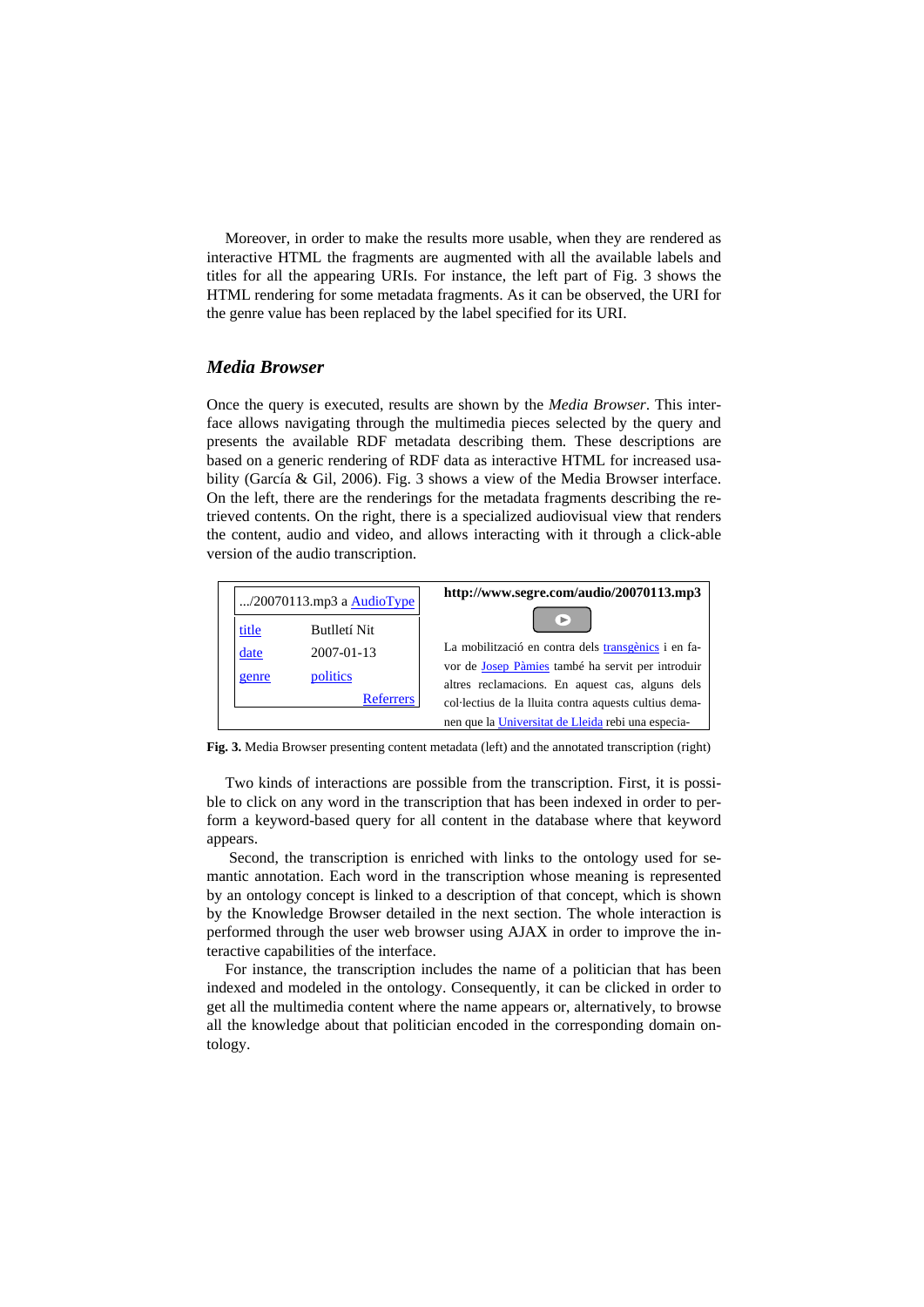### *Knowledge Browser*

This interface allows users browsing the knowledge structures used to annotate content. The same RDF data to HTML rendering used in the Media Browser is also used in the Knowledge Browser. Each browsing step through the ontologies is based on interactive metadata fragments like the one shown in Fig. 3. Consequently, continuing with the politician example in the previous section, when the user looks for the available knowledge about that person, an interactive view of the RDF data modeling him is shown.

This way, the user can take profit from the modeling effort and, for instance, be aware of the politician party, that he is a member of the parliament, etc. This interface constitutes a knowledge browser so the link to the parliament can be followed and additional knowledge can be retrieved, for instance a list of all the members of the parliament.

In addition to this recursive navigation of all the domain knowledge, at any browsing step, it is also possible to get all the multimedia content annotated using the concept currently being browsed. This action would bring the user back to the Media Browser. Thanks to this dual browsing experience, the user can navigate through audiovisual content using the *Media Browser* and through the underlying semantic models using the *Knowledge Browser* in a complementary an interweaved way. Moreover, as for the *Media Browser*, the *Knowledge Browser* is also implemented using AJAX so the whole interactive experience can be enjoyed using a web browser.

## **Conclusions and Future Work**

The objective of the S5T project is to integrate different kinds of content through semantically annotated audio transcriptions. Annotations are based on semantic metadata and ontologies. The challenge is then to provide user interfaces that allows user, which are newspaper workers not skilled in Semantic Web tools, interacting with content and annotations in an efficient and effective way.

The main interaction modes are query and browsing. For the former, a query by example tool has been developed. On the other hand, two specialized interfaces have been also developed in order to facilitate media and semantic metadata browsing. The browsing experience is rooted on a metadata graph fragmentation approach. The *Media Browser* is based on this browsing mechanism and allows navigating multimedia content and also semantic annotations.

Keywords in the transcription are linked to the domain ontology concepts that capture their semantics. This links can be followed using the second specialized interface, the *Knowledge Browser*. This second kind of browsing allows users to take profit from the knowledge formalized by the underlying ontologies. Both